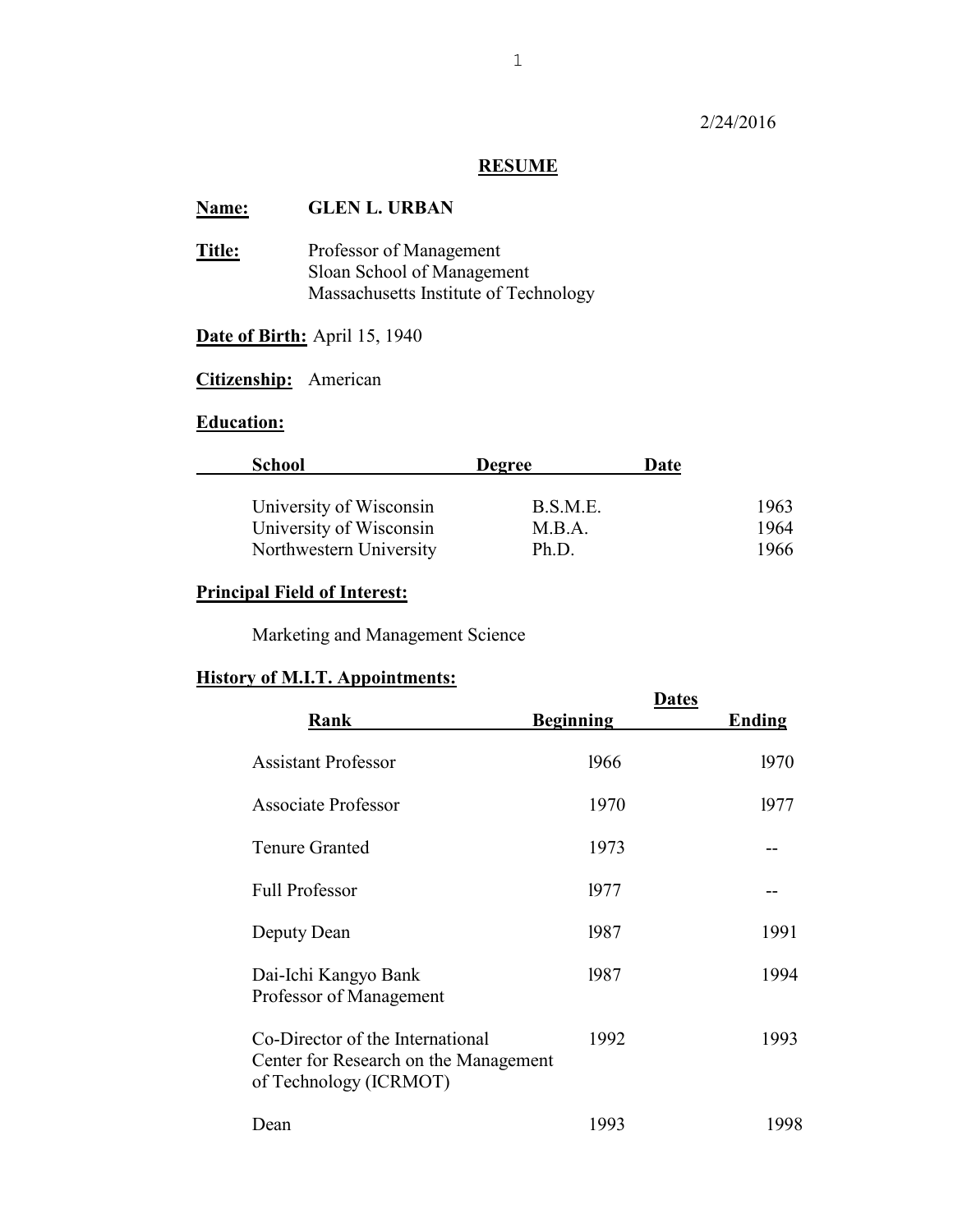| David Austin Chair<br>Professor of Marketing                                    | 1998 |      |
|---------------------------------------------------------------------------------|------|------|
| Co founder and Chairman of<br>Digital Business Center                           | 1999 | 2014 |
| Chairman of the Executive Committee<br>of the Initiative on the Digital Economy | 2015 |      |

#### **Current Professional and Honorary Organization Memberships:**

INFORMS – fellow of INFORMS and Marketing Science Section

American Marketing Association

Reviewer for Management Science, Marketing Science, Journal of Marketing Research, Operations Research, Journal of Marketing, MITSloan Management Review

#### **Awards:**

Named Fellow in INFORMS (September 2010)

Finalist in the INFORMS John DC Little Best Paper Competition (June 2010 for "Web Morphing" Marketing Science (Spring 2009))

Named Fellow in the Marketing Science Association – ISMS with in INFORMS (June 2009)

Finalist in 2006 Berry-AMA Book Prize for the Best Book in Marketing in 2006 for Don't Just Relate – Advocate (Prentice Hall, 2005)

1999 winner of the American Marketing Association and The Wharton School of the University of Pennsylvania Charles Coolidge Parlin Award for recognition of a body of work in marketing research.

1996 winner of Journal of Marketing best paper of the year ("Premarket Forecasting of Really-New Products", Journal of Marketing, Vol. 60 (January 1996), 47-60, with Bruce D. Weinberg and John R. Hauser).

1996 winner of the American Marketing Association Paul D. Converse Award for outstanding contributions to the development of the science of marketing.

1992 finalist in The Institute for Management Science John D.C. Little Prize for Best Paper Published in Marketing Science, ("Dynamic Effects of the Order of Entry on Market Share, Trial Penetration, and Repeat Purchases for Frequently Purchased Consumer Goods," with Gurumurthy Kalyanaram).

Runner up in 1990 TIMS College for Marketing Prize for the best paper in Management Science or Marketing Science ("Prelaunch Forecasting of New Autos,"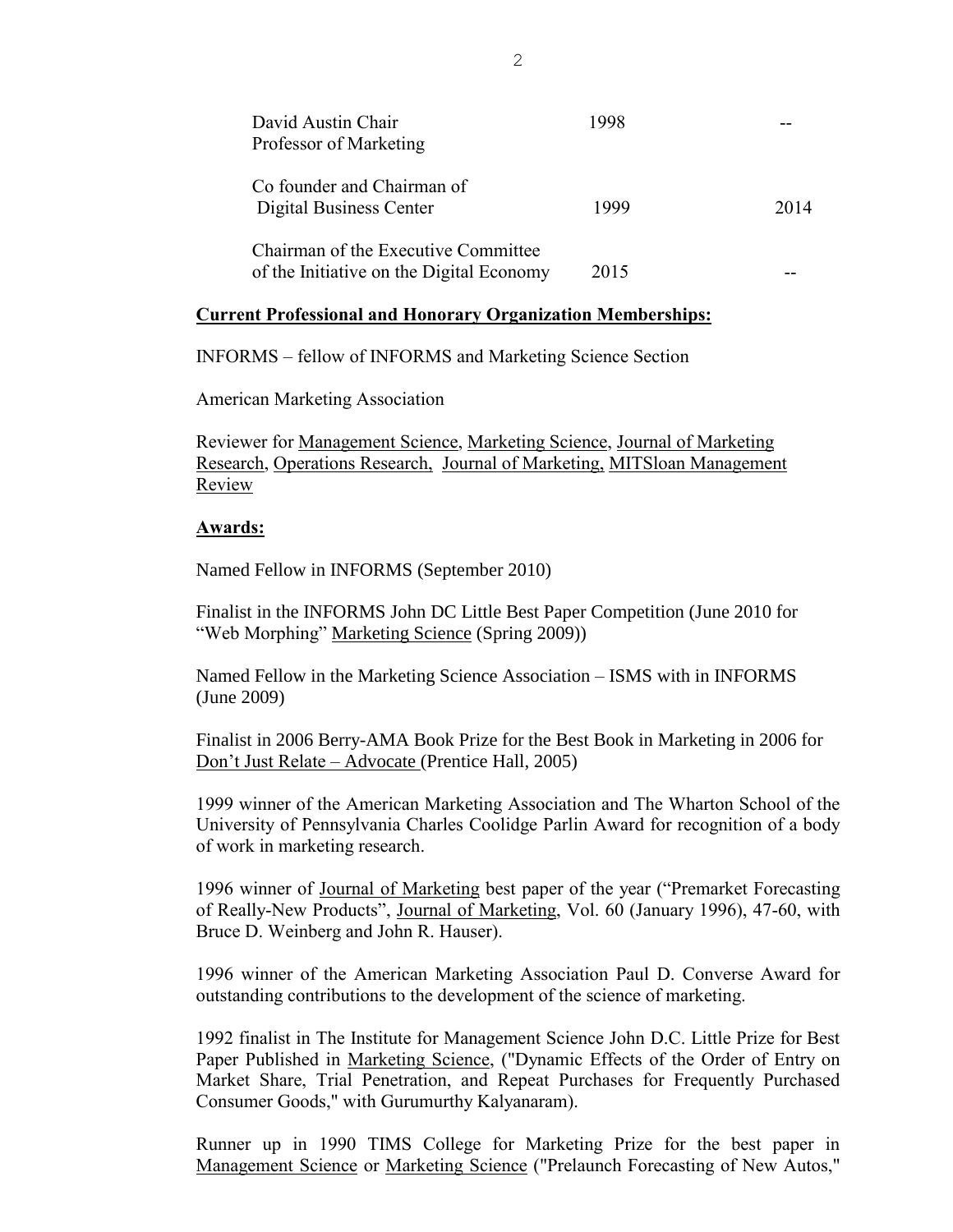with John Hauser and John Roberts).

Runner up in 1989 TIMS College on Marketing Prize for the best paper in Management Science or Marketing Science ("Modeling Multiattribute Utility, Risk, and Belief Dynamics for New Consumer Durable Choice" with John Roberts).

The 1988 O'Dell Award for the best paper published in the Journal of Marketing Research in 1983 as judged in 1988 ("Pre-Test-Market Models: Validation and Managerial Implications" with Gerald M. Katz).

Winner of TIMS College on Marketing Prize for the best paper in Management Science and Marketing Science in 1986 ("Market Share Rewards to Pioneering Brands: An Empirical Analysis and Strategic Implications" with Theresa Carter, Steven Gaskin and Zofia Mucha).

Runner up in 1984 TIMS College on Marketing best paper prize ("Testing Competitive Market Structures: A Methodology Based on Product Deletion" with P.J. Johnson and John Hauser).

1983 O'Dell Award for the best paper published in The Journal of Marketing Research in 1978 as judged in 1983 ("Pretest Market Evaluation of New Packaged Goods: A Model and Measurement Methodology" with A.J. Silk).

1983 Finalist in the TIMS College on Practice of Management Science ("Reducing the Risk of Failure and Improving the Profitability with the ASSESSOR Pretest Model" with G.M. Katz and A.J. Silk).

### **Publications List:**

#### **Books**

From Little's Law to Marketing Science (Cambridge, Ma., MIT Press, 2016) Co Editor with John R. Hauser

Legends in Marketing – Phil Kotler (Volume 5) – Co-editor with Al Silk, John Roberts and Yoram Wind (Sage, Los Angles 2012)

Don't just Relate – Advocate: A Blueprint for Profits in an Age of Customer Power (Englewood Cliffs, N.J., Prentice Hall, August 2005)

Digital Marketing Strategy, (Englewood Cliffs, NJ: Prentice Hall, 2004)

Strategies for eBusiness Success , ed. With Erik Brynjolfsson, (San Francisco, Ca. Jossey-Bass, 2001)

Design and Marketing of New Products, (Englewood Cliffs, NJ: Prentice Hall, second edition, 1993), with J.R. Hauser.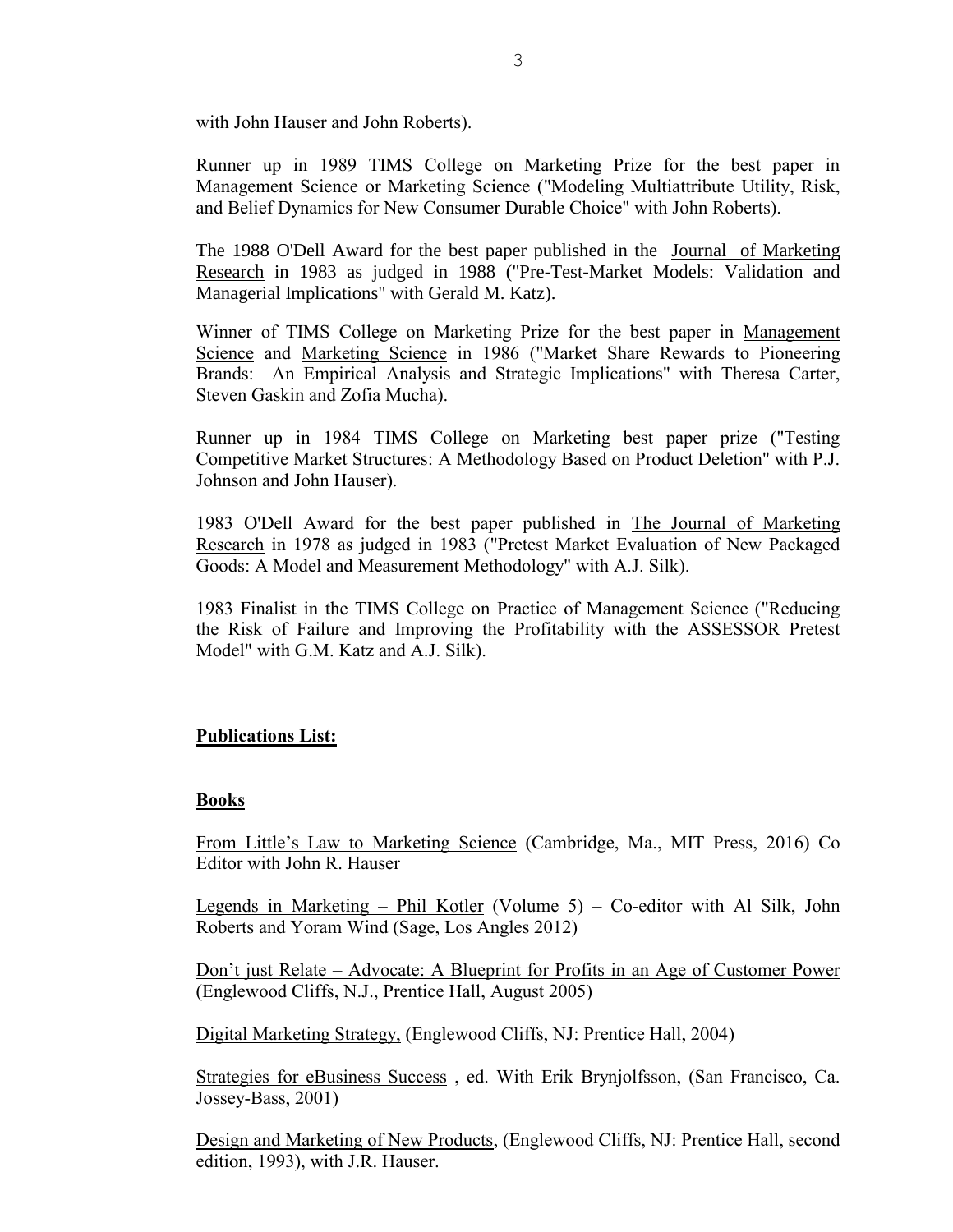Advanced Marketing Strategy: Phenomena, Analysis and Decisions, (Englewood Cliffs, N.J., Prentice Hall 1991) with Steven H. Star.

Essentials of New Product Development, (Englewood Cliffs, NJ: Prentice Hall, l987), with J.R. Hauser and N. Dholakia.

Applications of Management Science in Marketing, (Englewood Cliffs, NJ: Prentice Hall, l970), edited with D.B. Montgomery.

Management Science in Marketing, (Englewood Cliffs, NJ: Prentice Hall, l969), with D.B. Montgomery.

#### **Journal Articles:**

"The Case for Benevolent Mobile Apps" MIT Sloan Management Review (Winter 2015) with Fareena Sultan, pp  $30 - 37$ .

"Website Morphing 2.0: Switching Costs, Partial Exposure, Random Exit, and When to Morph" Management Science (June 2014) with John Hauser and Gui Liberali, pp 1594 -616.

"Ad Morphing" Marketing Science (January – February, 2014, volume 33 no. 1) with Gui Liberali, Erin MacDonald, Robert Bordley, and John Hauser, pp 27-46.

"Competitive Information, Trust, Brand Consideration and Sales: Two Field Experiments", International Journal of Research in Marketing (Volume 30, 2013), pp. 101-13, with Gui Liberali and John Hauser

"Kotler on Strategic Marketing", Legends in Marketing – Phil Kotler (Volume 5), Coeditor with Al Silk, John Roberts and Yoram Wind (Sage, Los Angles 2012)

"John D. C. Little" with John Hauser in Profiles in Operations Research, Arjang Assad and Saul Gass editors (Springer New York, 2011), pp. 659-76.

"Web Morphing: How the Internet Will Work Next" Sloan Management Review with J. Hauser, G. Liberali, M. Braun, and F. Sultan), vol. 50, no.4 (Spring 2009), pp.  $53 - 61$ ,

"Online Trust: State of Art, New Frontiers, and Research Potential" (May 2009) Journal of Interactive Marketing with Cinda Amyx and Antonio Lorenzon, vol. 23, no.2, 179-90.

"Web Morphing" Marketing Science (March/April 2009) with J. Hauser, G. Liberali, and M. Braun, vol.28, no.2, 202-28.

"Tools and frameworks for digital business ecosystems" in Coralla, A., Passiante, G., and Prencipe, A. (eds) The Digital Business Ecosystem ( EE Publishing, Cheltenham, UK, 2007). pp. 198- 216 authored with Brynjolfsson, E., Quimby, J., Van Alstyne,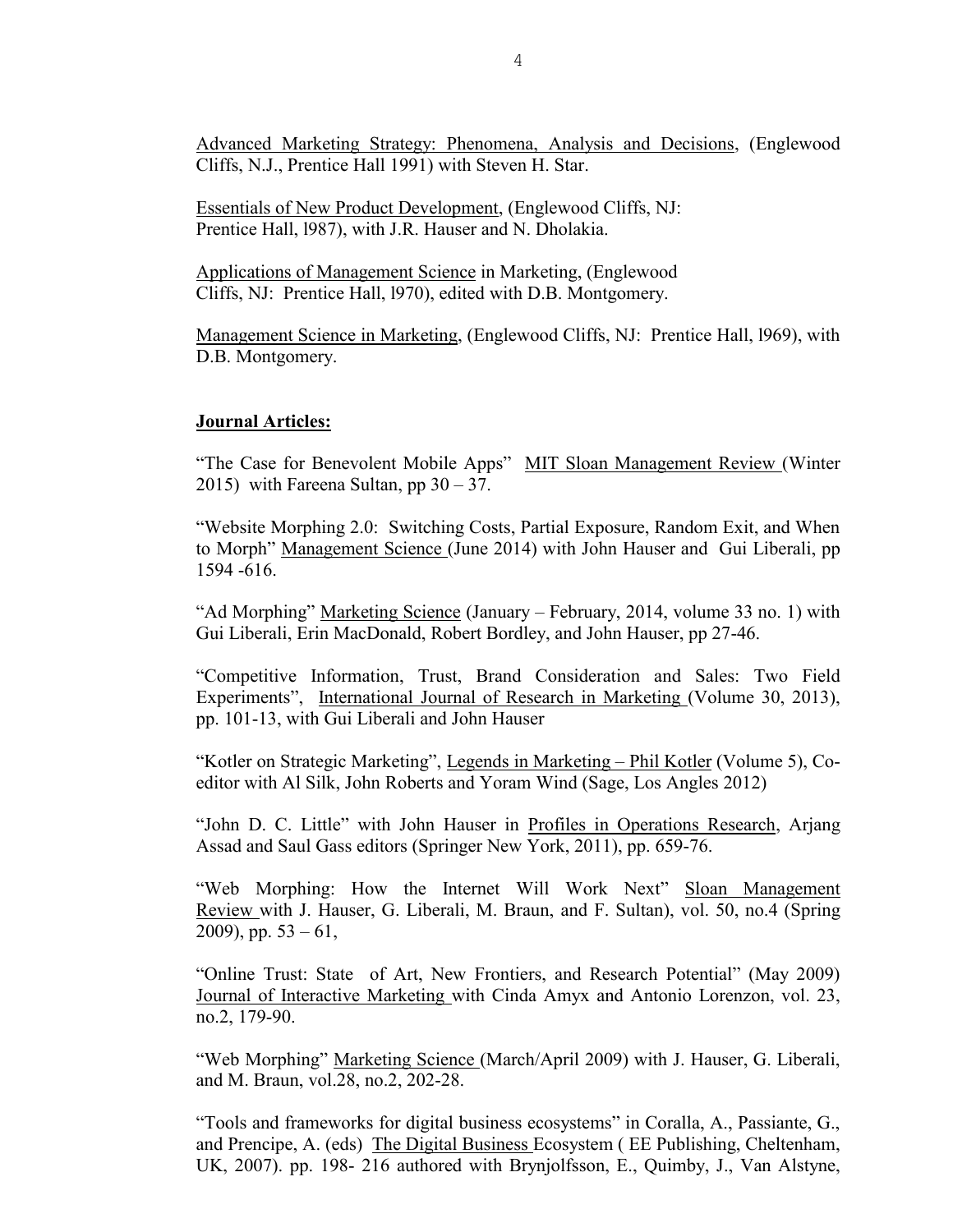M., and Verrill, D.

"Customer Advocacy: The Start of a New Paradigm in Marketing?" in Seth and Sisodia (eds) Does Marketing Need Reform? (Armonk, N.Y. Sharpe Inc.) p.119-26, 2006

"Are the Drivers and Role of Online Trust the Same for all Web Sites and Customers?: A Large Scale Exploratory Empirical Study", Journal of Marketing Vol 69 (October, 2005) pp. 133-52 with Iakov Bart, Venky Shankar, and Fareena Sultan

"Customer Advocacy: A New Era in Marketing" Journal of Public Policy and Marketing (Spring, 2005)

"The Era of Customer Advocacy" MIT Sloan Management Review, v.45 no. 2 (Winter 2004), 77-82

"'Listening In' to Find and Explore new Combinations of Customer Needs", with John Hauser, Journal of Marketing, v. 68 (April 2004), 72-87.

"Consumer Power and the Internet" (with Gagnon, et. Al) in (eds Thomas Kochan and Dick Schmalensee) Management: Inventing and Delivering Its Future (Cambridge Ma. MIT Press 2003), pp. 127-160.

"Online Trust: a Stakeholder Perspective, Concepts, Implications, and Future Directions" (with Venkatesh Shankar and Fareena Sultan), Strategic Information Systems vol 11 (2002), pp. 325-344.

"An Autobiographical Essay: When I stop Learning, I will Leave", Journal of Marketing vol. 42, No. 1 (October 2002), pp. 118-24

"Placing Trust at the Center of Your Internet Strategy"( with Fareena Sultan and William Qualls), Sloan Management Review vol.42, No. 1 (Fall 2000) pp. 39-48

"Validation and Lessons From the Field -- Applications of Information Acceleration", Journal of Marketing Research, Vol. 34 (February 1997) with John R. Hauser, William J. Qualls, Bruce Weinberg, Jonathon Bohlmann and Roberta Chicos.

"The Roles of Marketing, Product Quality and Price Competition in the Growth and Composition of the U.S. Anti-Ulcer Drug Industry," The Economics of New Goods, Timothy Bresnahan and Robert J. Gordan, eds., Chicago: University of Chicago Press for the National Bureau of Economic Research, (1997) with Ernst R. Berndt, Linda T. Bui, David H. Reiley.

"Premarket Forecasting of Really-New Products", Journal of Marketing, Vol. 60 (January 1996), 47-60, with Bruce D. Weinberg and John R. Hauser.

"Information, Marketing, and Pricing in the U.S. Antiulcer Drug Market", AEA Papers and Proceedings, Vol. 85, 2, 100-105, (May 1995), with Ernst R. Berndt, Linda Bui, and David R. Reiley.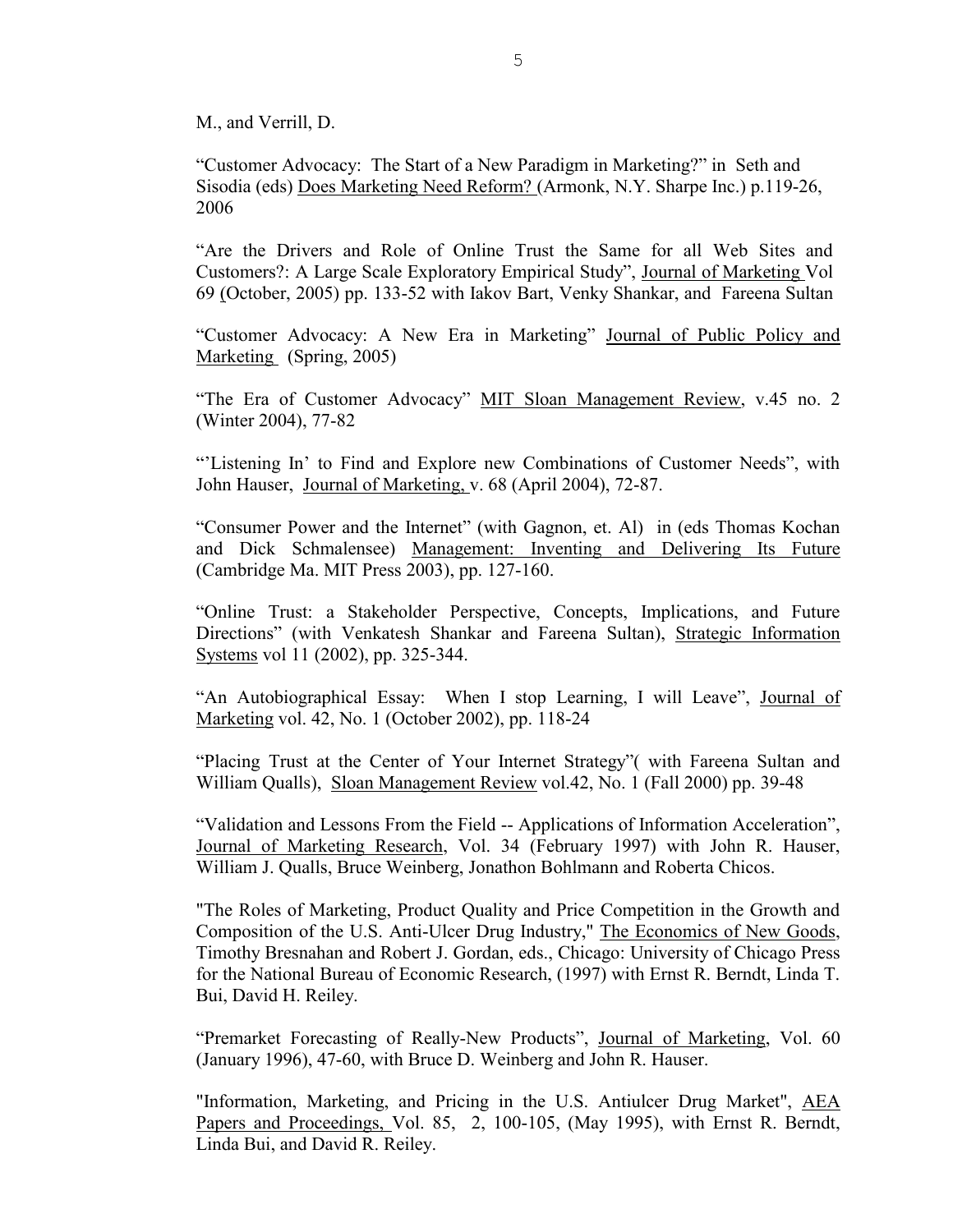"Order of Market Entry: Established Empirical Generalizations, Emerging Empirical Generalizations, and Future Research", Marketing Science, Vol. 14, No. 3, (1995), G212-G221, with William T. Robinson and Gurumurthy Kalyanaram.

"First-Mover Advantages from Pioneering New Markets: A Survey of Empirical Evidence," Review of Industrial Organization, Vol. 9, 1-23 (1994), with William T. Robinson, and Gurumurthy Kalyanaram.

"How Consumers Allocate Their Time When Searching for Information," Journal of Marketing Research , Vol. 30, 4, (Nov 1993), 452-456 with John Hauser and Bruce Weinberg.

"Premarket Forecasting for New Consumer Durable Goods: Modeling Categorization, Elimination, and Consideration Phenomena," Journal of Marketing, Vol. 57 (April 1993), 47-63, with John S. Hulland, and Bruce D. Weinberg.

"Pretest Market Forecasting," in J. Eliashberg and G.L. Lilien eds. Handbook in OR and MS, Vol. 5, Elsevier Science Publishers (1993) pp 315-348.

"Dynamic Effects of the Order of Entry on Market Share, Trial Penetration, and Repeat Purchases for Frequently Purchased Consumer Goods," Marketing Science Vol. 11, No. 3, (Summer 1992), 235-250, with Gurumurthy Kalyanaram.

"Prelaunch Forecasting of New Automobiles", Management Science, Vol. 36, No. 4, (April 1990), pp. 401-421, with John Roberts and John Hauser.

"Modeling Multiattribute Utility, Risk, and Belief Dynamics For New Consumer Durable Brand Choice," Management Science, Vol. 34, No. 2, (February l988), pp. 167-185, with J. Roberts.

"Lead User Analysis For the Development of New Industrial Products," Management Science, Vol. 34, No. 5, (May 1988), pp. 569-582, with E. von Hippel.

"Market Share Rewards to Pioneering Brands: An Empirical Analysis and Strategic Implications," Management Science, Vol. 32, No. 6, (June 1986), pp. 645-659, with T. Carter, S. Gaskin and Z. Mucha.

"The Value Priority Hypotheses for Purchases of Consumer Budget Plans," Journal of Consumer Research, 12 (March 1986), pp. 446-462, with J.R. Hauser.

"Testing Competitive Market Structure: A Methodology Based on Product Deletion Probabilities," Marketing Science, Vol. 3, No. 2, (Spring 1984), with P.L. Johnson and J.Hauser.

"Consumer Durables: Actual Budgets Compared to Value Priority Model - Preliminary Results and Managerial Implications," in D. Nyberg ed. Proceedings of the 1984 ESOMAR Conference (Amsterdam, ESOMAR, 1984), p. 267-86.

"Pretest Market Models: Validation and Managerial Implications," Journal of Marketing Research, Vol. XX, No. 3, (August 1983), pp. 221-234 with G.M. Katz.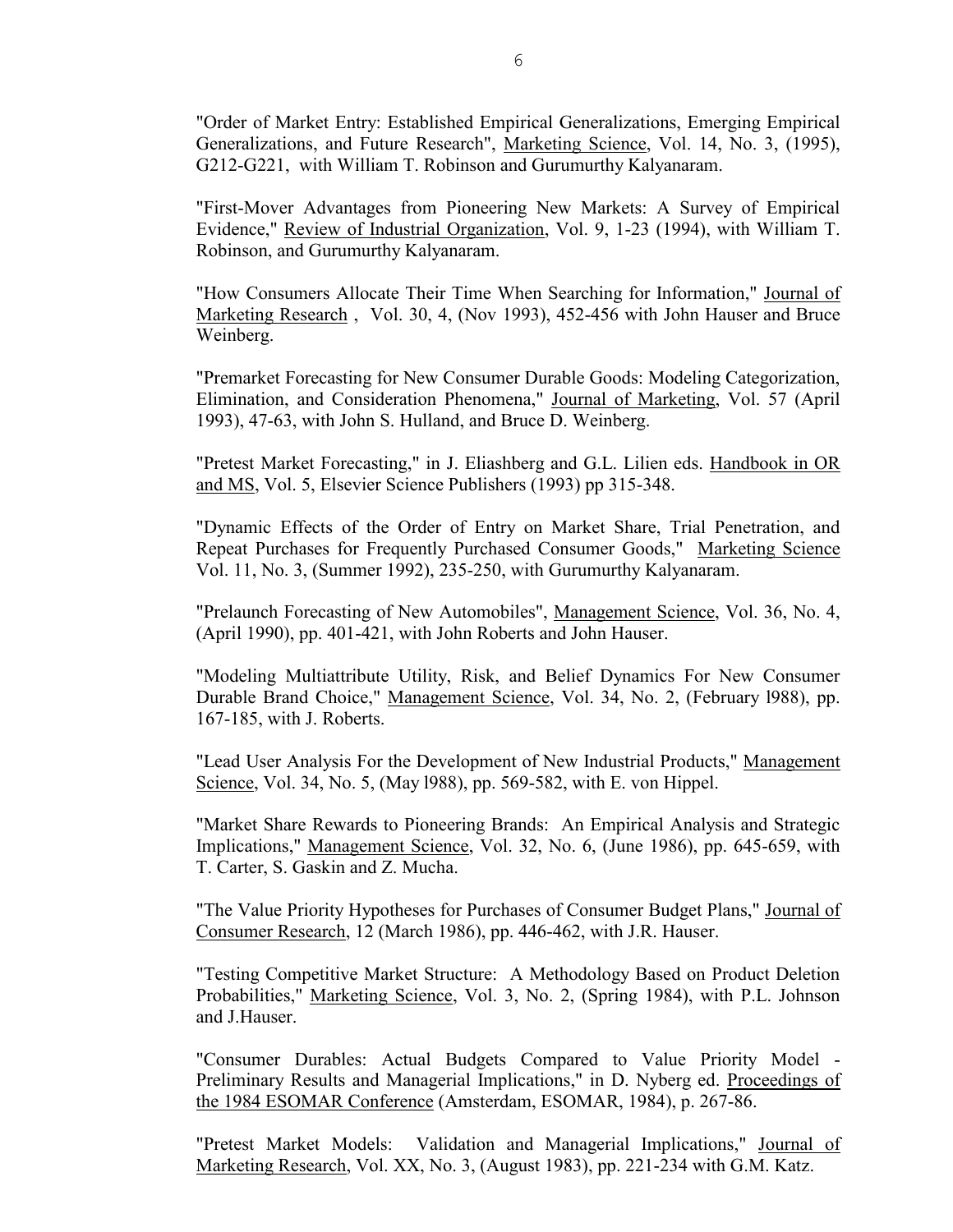"Reducing Risk of Failure and Improved Profitability of a New Consumer Product with the ASSESSOR Pretest Model," Interfaces, (December 1983), Vol. 13, No. 6, pp. 38-59, with G.M. Katz, T.E. Hatch, and A.J. Silk.

"Direct Assessment of Consumer Utility Functions: von Neumann-Morgenstern Utility Theory Applied to Marketing," Journal of Consumer Research, Vol. 5, No. 4 (March 1979), with J.R. Hauser.

"Pretest Market Evaluation of New Packaged Goods: A Model and Measurement Methodology," Journal of Marketing Research, Vol. 15, No. 2 (May 1978), with A.J. Silk.

"Management and Behavioral Science in New Products," in A.J. Silk and H. Davis, eds. Management and Behavioral Science in Marketing, (New York: Ronald Press 1978), pp. 181-88.

"A Normative Methodology for Modeling Consumer Response to Innovation," Operations Research, Vol. 25, No. 4, (July/August, 1977), pp. 579-619, with J.R. Hauser.

"Allocating Ad Budgets Geographically," Journal of Advertising Research, Vol. 15, No. 7, (December 1975), pp. 7-19.

"PERCEPTOR: A Model for Product Positioning," Management Science, Vol. 21, No. 8, (April 1975), pp. 849-858.

"Building Models for Decision Makers," Interfaces, Vol. 4, No. 3, (May 1974), pp. 1- 12.

"A Model for Managing a Family Planning System," Operations Research, Vol. 22, No. 2, (March/April 1974), pp. 205-234.

"Using a Model as a Practical Management Tool for Family Planning Programs," American Journal of Public Health, Vol. 62, No. 11, (November 1972), pp. 1493- 1500, with R. O'Connor.

"Evolutionary Model Building in the Analysis of New Products," Journal of Marketing Research, Vol. 8, (February 1971), pp. 62-66, with R. Karash.

"SPRINTER Mod III: A Model for the Analysis of Frequently Purchased Consumer Goods," Operations Research, Vol. 18, No. 5, (September/October 1970), pp. 805- 854. (Reprinted in G. Wills, R. Hayhurst, and D. Midgley, eds., Creating and Marketing New Products, Crosby Lockwood Stapes Publishers, 1973).

"Marketing Information Systems: An Emerging View," Journal of Marketing Research, Vol. 7, (May 1970), with D.B. Montgomery, (reprinted in Gordon B. Davis and Gordon C. Everest, Readings in Information Systems, McGraw-Hill 1976.)

"Ideas on a Decision Information System for Family Planning," Industrial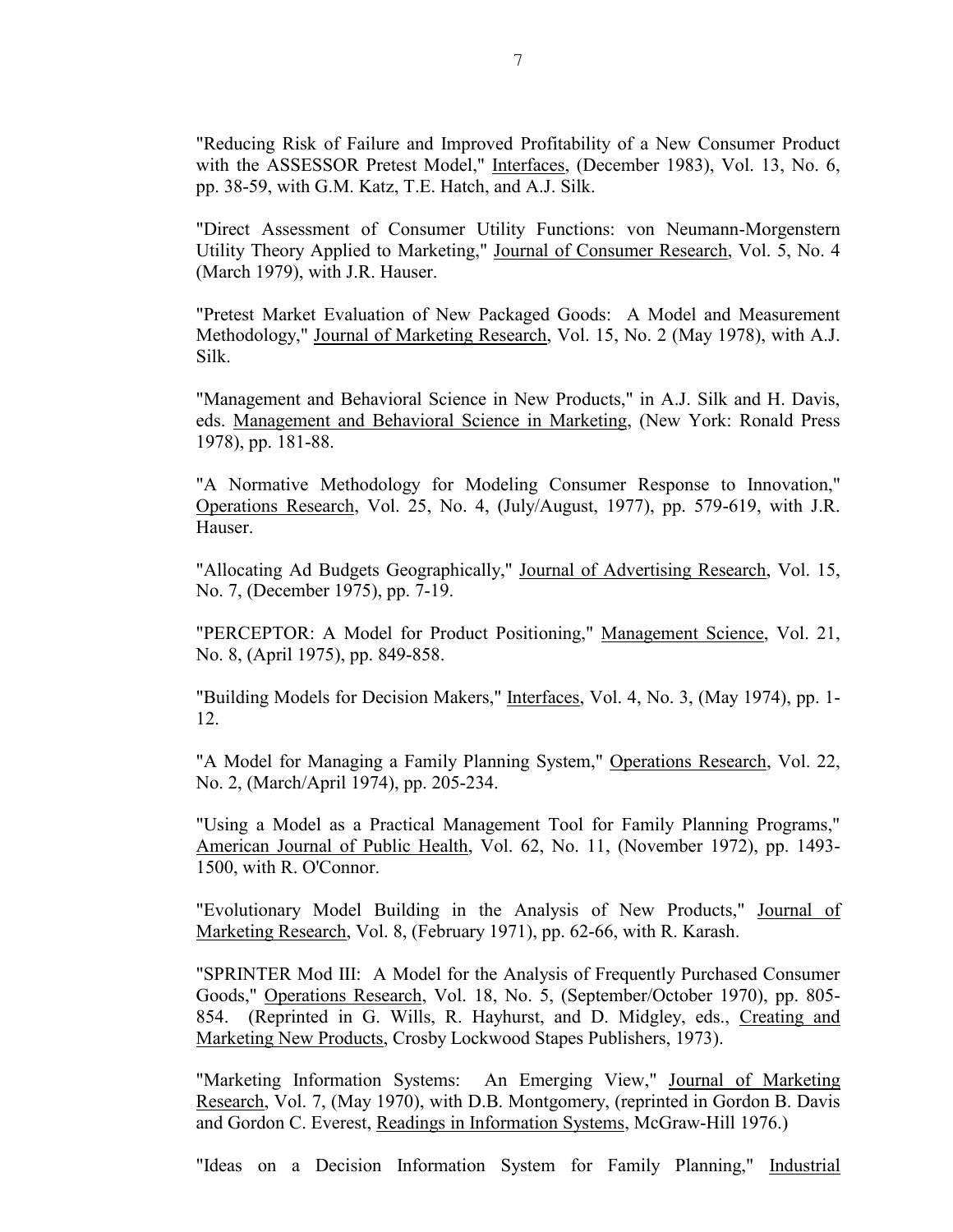Management Review, (Spring 1969), pp. 45-61.

"A Mathematical Approach to Product Line Decisions," Journal of Marketing Research, Vol. 6, (February 1969), pp. 40-47.

"A New Products Analysis and Decision Model," Management Science, Vol. 14, No. 8, (April 1968), pp. 490-517. (Reproduced in Marketing ent Scheidungen, by H.P. Weinberg (Kiepenheuer and Witsch, 1970.)

"SPRINTER: A Tool for a New Products Decision Makers," Industrial Management Review, Vol. 8, No. 2, (Spring 1967), pp. 43-54.

### **Working Papers:**

## **Subjects Taught**:

Design and Marketing New Products

Internet Marketing

Management Decisions Systems

Management Science Seminar

Management Science in Public Systems

Marketing Management

Marketing Issues in Public Systems

Marketing Models

Marketing High Tech Products

Marketing and Technology Interface

Marketing Strategy

Quantitative Methods for Management

Research Seminar in Marketing

Senior Executive Sessions

Sloan Fellows and Management of Technology -- Basic Marketing

Summer Sessions on Marketing Models

Statistics for Model Building

Urban Executive Sessions

## **Companies Founded:**

1970 Cofounder Management Decision Systems, Inc. (in 1985 this firm merged with Information Resources Inc.)